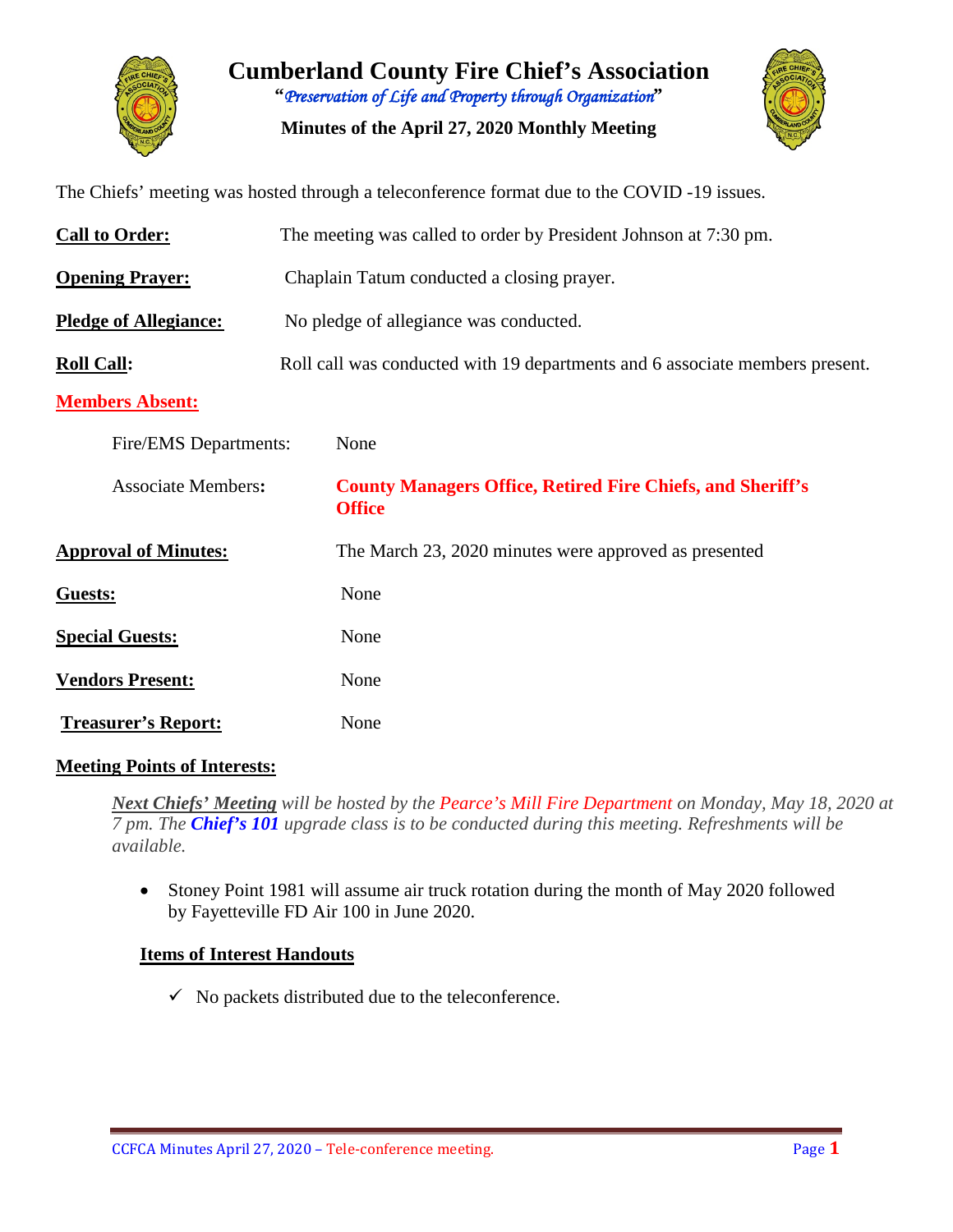- 1. President Johnson stated that the KN95 and Surgical Masks ordered should be coming in. Supplier stated that it will take anywhere between 14 and 21 days for delivery. Today is fourteen days.
- 2. President Johnson thanked EMS Chief Pierce for their efforts to minimize our FF's exposure during medical calls. It certainly has made a major difference.
- **3.** Once we return to our normal schedule we will continue where we left off with Hope Mills FD scheduled for our next dinner meeting tentatively scheduled for June  $22<sup>nd</sup>$  at 7 pm. This will be moved up another month if meeting restrictions still apply during June**.**

### **OLD BUSINESS:**

- 1. President Johnson stated that he was asked about retirement ID Cards. He will present some rules on this at a future meeting. Chief Melvin is a proponent of this due to the Federal Government not issuing a FD retiree ID card.
- 2. The Valor awards program is still on for the June 23, 2020 program at the Manna Church. If you have not submitted a deserving member of your organization please consider a Merit Award an if you have someone that qualifies for a lifesaving or valor award please do so, whereas the submission deadline is Thursday April  $30<sup>th</sup>$ .
- 3. Treasurer Johnson gave an update on the storage building that will be constructed at SPFD 19 to house association assets. Permits are being finalized and the concrete pad is scheduled to be poured this week.

# **NEW BUSINESS:**

- 1. President Johnson discussed the paycheck protection plan for 501-C organizations (If you are not a 501-C and a 504-C get with Neil and see what the procedure is to update and correct the status). Right now payroll sustainment may not be a problem, however when COVID-19 is over and many of our property owners that may have lost their job and income, resulting in a loss of tax revenue to our agencies in future budgets. It is then that this SBA funding in the form of a grant will benefit our agencies.
- 2. President Johnson advised that May  $4 \& 5$  is International Firefighters Day. The National Fallen Firefighters Foundation asks all of us to join in celebrating firefighters by lighting your home in RED – SHINE YOUR LIGHTS FOR FIREFIGHTERS – by changing your porch lights or exterior lights to show gratitude for firefighters world-wide who are on the front line like us every day.
- 3. President Johnson reminded everyone about the weekly Emergency Service Conference calls. These calls are for our benefit and situational awareness and if you can't personally make it assign someone to call in and participate on your behalf to answer roll call and take notes. He realizes we are busy but the pandemic is on-going and our Emergency Services do want to keep us abreast. Also please remember that all needed resources are requested through your Web-EOC account directly to county Web-EOC.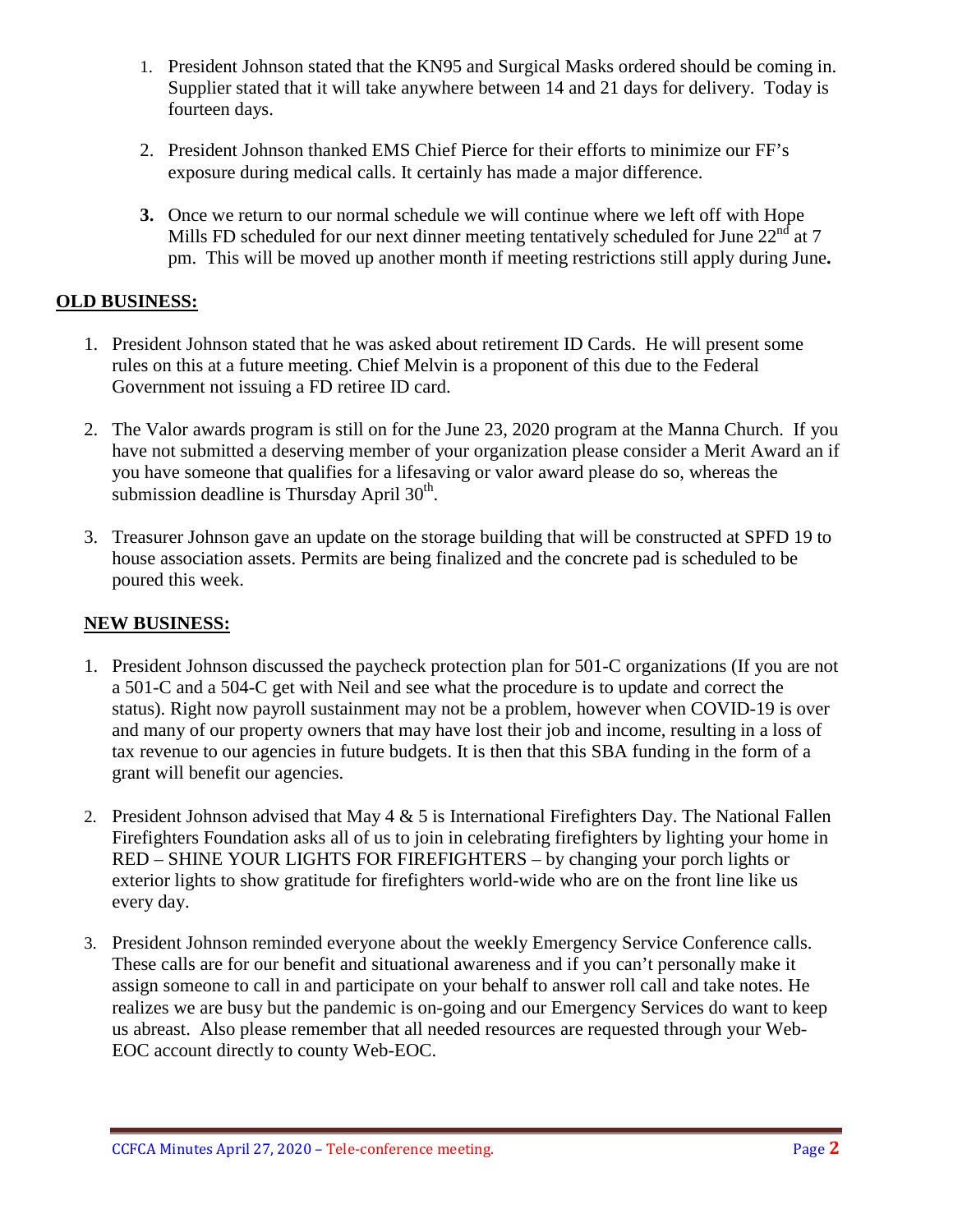- **4.** As a reminder our budgets were due to County Finance last Friday. If you need an extension please call Kelly Autry at Finance and coordinate a new turn in date**.**
- 5. President Johnson is looking at a County wide grant for COVID 19 PPE through the AFG program. He is willing to write the grant for the Association.
- 6. President Johnson had Steve Drew give a brief update of the new Fire Training Center. The Memorial Court will be moved to this site and we hope to have more information at a later meeting.

# **COMMITTEE REPORTS:**

### **ID CARD/TECHNOLOGY COMMITTEE**

- **FYI.** Fire Chiefs are required to send a signed letter or memo with a firefighter requesting an ID Card. For any questions or an appointment contact 424-0694 or e-mail at [cjohnson.spfd@gmail.com](mailto:cjohnson.spfd@gmail.com)
	- President Johnson again asked the members to please recycle or return the clips used for our ID Cards. These clips are extremely expensive and we need to reuse them as much as possible in order to hold down costs. Please collect clips when your members leave a department and recycle the clips. He also reminded the membership that we do not print blue tags, which are considered temporary tags only.

# **FIRE PREVENTION/EDUCATION COMMITTEE** E-Mail: Chief T.J. McLamb [jmclamb@ci.fay.nc.us](mailto:jmclamb@ci.fay.nc.us)

• No report

**STANDARDS & POLICY COMMITTEE** A/C Kevin Murphy (SPFD # 13) Chairperson, E-Mail: [kmurphy1903@gmail.com](mailto:kmurphy1903@gmail.com)

• No Report

**MEMORIAL COMMITTEE** Chief R. Marley (Pearce's Mill) Chairperson, E-Mail: [pmfd0301@nc.rr.com](mailto:pmfd0301@nc.rr.com)

• No report.

**AUTOMATIC AID/MUTUAL AID COMMITTEE** Chief Joe Marsh (GCFD # 24) Chairperson,

E-Mail: [gcfd24@nc.rr.com](mailto:gcfd24@nc.rr.com)

• No report

**FINANCE COMMITTEE** Deputy Chief Freddy Johnson Jr. (Stoney Point) Chairperson, E-Mail: [spfd1302@nc.rr.com](mailto:spfd1302@nc.rr.com)

• No Report.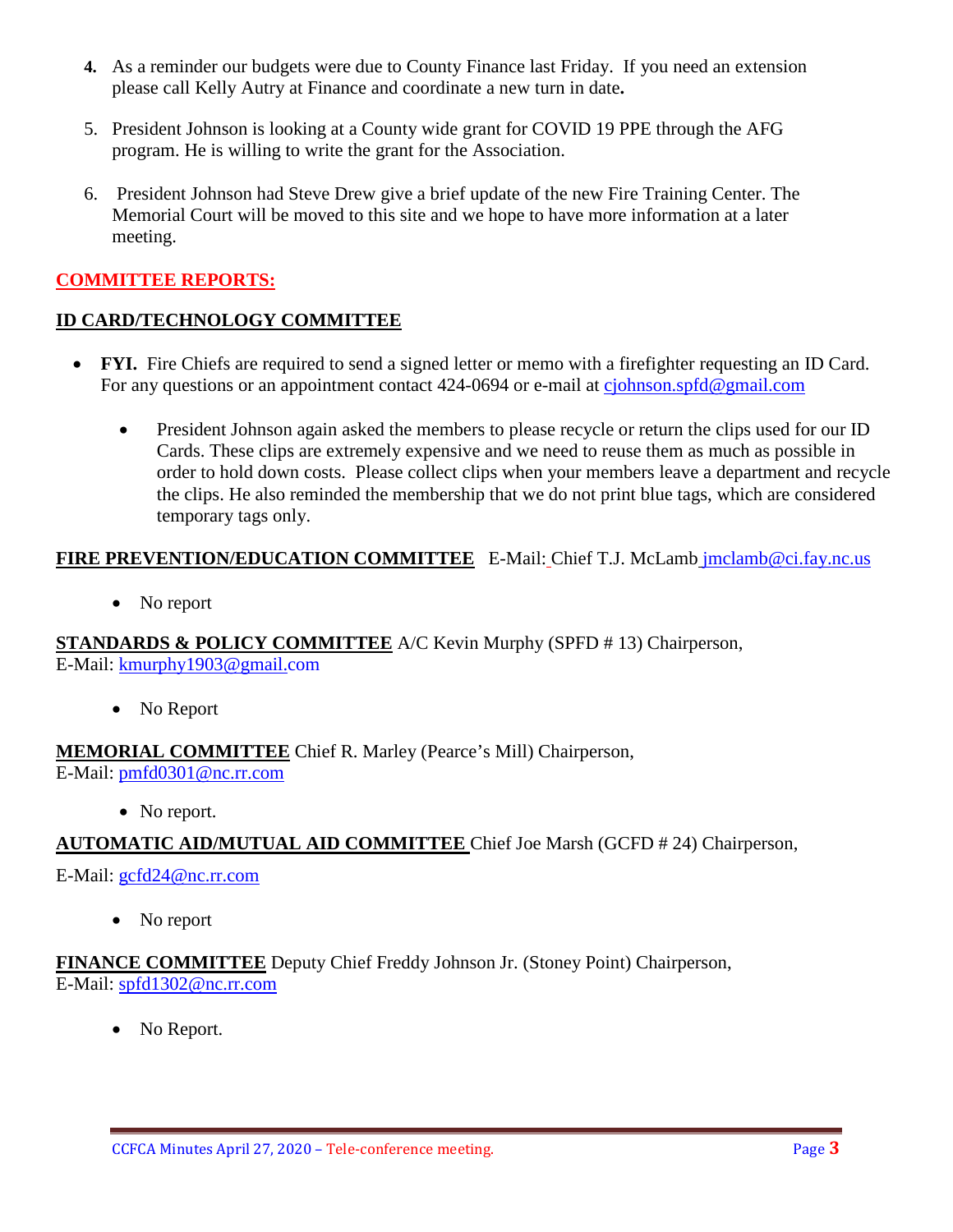**RESCUE COMMITTEE** Deputy Chief Hank Harris (Cotton FD) Chairperson,

E-Mail: [cfd402@nc.rr.com](mailto:cfd402@nc.rr.com)

• No Report

**COMMUNICATIONS /DISPATCH STEERING / AVL COMMITTEE** Chief Chuck Hodges (Hope Mills FD), Chairperson, E-Mail: clhodges@townofhopemills.com

• No Report

**SMOKE ALARMS / KNOX BOX COMMITTEE** – Fire Marshal Kevin Lowther (Emergency Services) Chairperson, E-Mail: [klowther@co.cumberland.nc.us](mailto:klowther@co.cumberland.nc.us)

• No Report

**FIREHOUSE STEERING COMMITTEE** – Fire Chief T. J. McLamb (FFD) Chairperson, E-Mail: [tmclamb@ci.fay.nc.us](mailto:tmclamb@ci.fay.nc.us)

• No report

**NC WORKFORCE SOLUTION GRANTS – COMMITTEE** – Fire Chief Justin Nobles (SVFD # 23) Chairperson. E-Mail: [Jnobles@stedmanfire.com](mailto:Jnobles@stedmanfire.com)

• No Report

**JOINT INCIDENT / DISASTER RESPONSE COMMITTEE** – Assistant Fire Chief Richard Bradshaw (VFD) Chairperson, E-Mail: [rbradshaw1@nc.rr.com](mailto:rbradshaw1@nc.rr.com)

• No report.

# **ASSOCIATE MEMBERS REPORT**

**COUNTY MANAGERS OFFICE** – Assistant County Manager Tracy Jackson E-Mail: [tjackson@co.cumberland.nc.us](mailto:tjackson@co.cumberland.nc.us)

• No Report

**EMERGENCY SERVICES DIRECTOR/ ECC-911 (**Gene Booth, Director), E-Mail: [gbooth@co.cumberland.nc.us](mailto:gbooth@co.cumberland.nc.us)

- *Director Booth* provided information on the Fire Grant. The Committee members will meet on 4-28-20 to score the grants received.
- *Emergency Management Director Hendrix* No report.
- *FM Lowder* No report
- *Adam Johnson* Gave a quick reminder on the modified response policy during COVID-19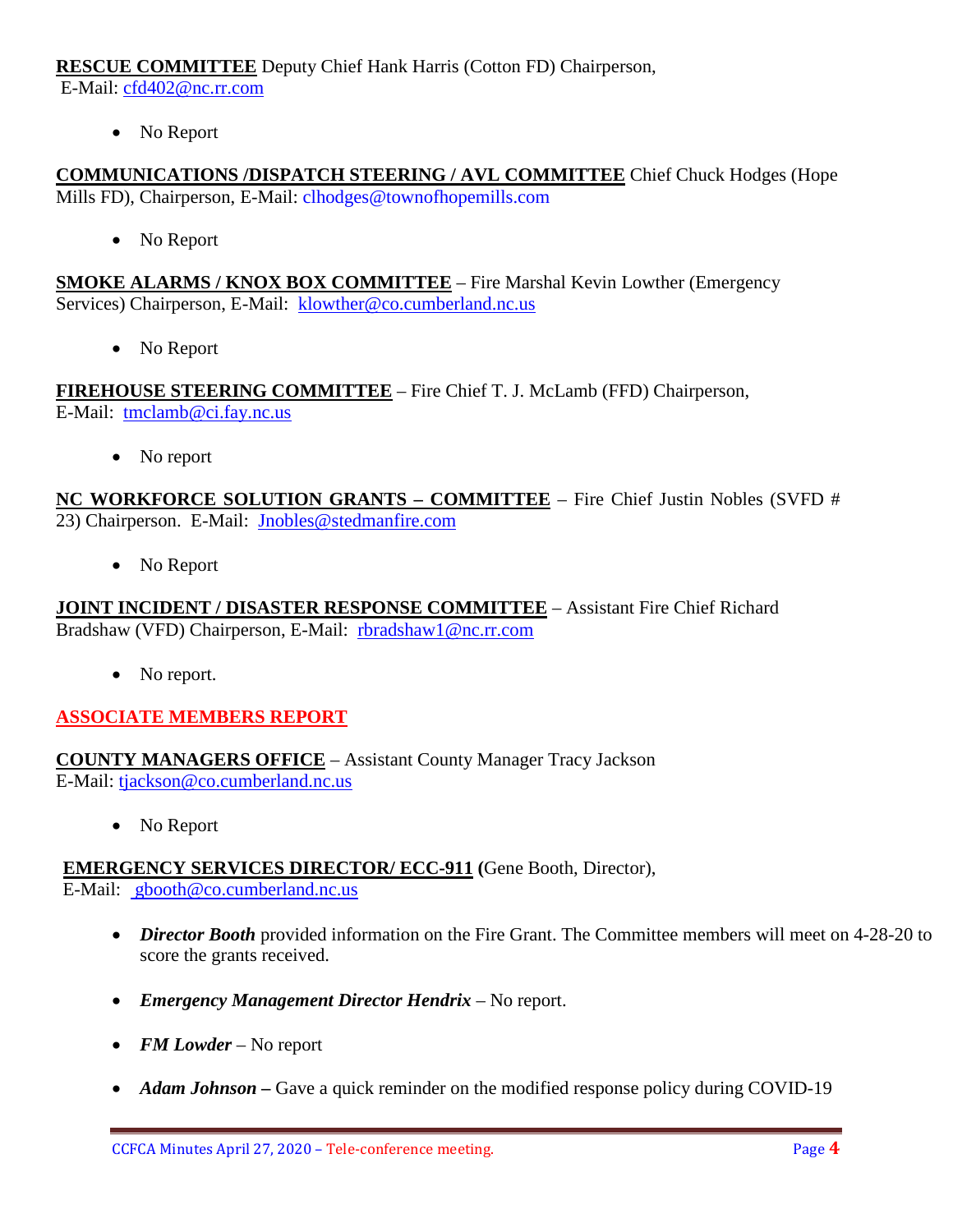**EMS DIRECTOR:** Brian Pearce, Director E-Mail: bpearce@capefearvalley.com

• Chief Pearce briefed that the Hospital is in good standings as far as capacity and PPE sources.

**HAZMAT:** AC Robert Brinson, FFD - POC telephone for HAZMAT is 910-584-9550, E-Mail: [rbrinson@ci.fay.nc.us](mailto:rbrinson@ci.fay.nc.us)

• No report

**FORESTRY DISTRICT** Craig Gottfried, County Ranger, E-Mail: [craig.gottfried@ncagr.gov](mailto:craig.gottfried@ncagr.gov)

• No report.

**FTCC** Steve Drew, E-Mail: [drews@faytechcc.edu](mailto:drews@faytechcc.edu)

• No report.

**SHERIFF'S OFFICE** Sheriff Wright (Sr. Sgt. Steven Hodges – ATF)

• No report.

#### **FAYETTEVILLE POLICE –** Police Chief Gina Hawkins, Email [ghawkins@ci.fay.nc.us](mailto:ghawkins@ci.fay.nc.us)  (Captain Jay Devane) [jdevane@ci.fay.nc.us](mailto:jdevane@ci.fay.nc.us)

• No report.

#### **NC HIGHWAY PATROL** – Major Freddy Johnson Jr. SHP Special Operations.

E-Mail: [Freddy.johnson@ncdps.gov](mailto:Freddy.johnson@ncdps.gov) or Sergeant S. Johnson SHP Raleigh Training Center E-Mail [sean.johnson@ncdps.gov](mailto:sean.johnson@ncdps.gov)

• No report.

### **COUNTY COMMISSIONERS** Fire Commissioner Marshall Faircloth

• No report.

### **FOR THE GOOD OF THE ASSOCIATION:**

- President Johnson advised that retired Fire Chief Mike Middleton is not well. Please keep him in your thoughts and prayers. Commander Oloane is in contact with the Middleton family.
- President Johnson advised that he hoped to have a DOT representative at our next open meeting to discuss several issues.

President Johnson stated it's important to stay on course and stay steady. We have been blessed with

• minimal exposures and not overwhelmed by COVID-19 and maintained services. This can change quickly by reducing our standards and COVID-19 protocols.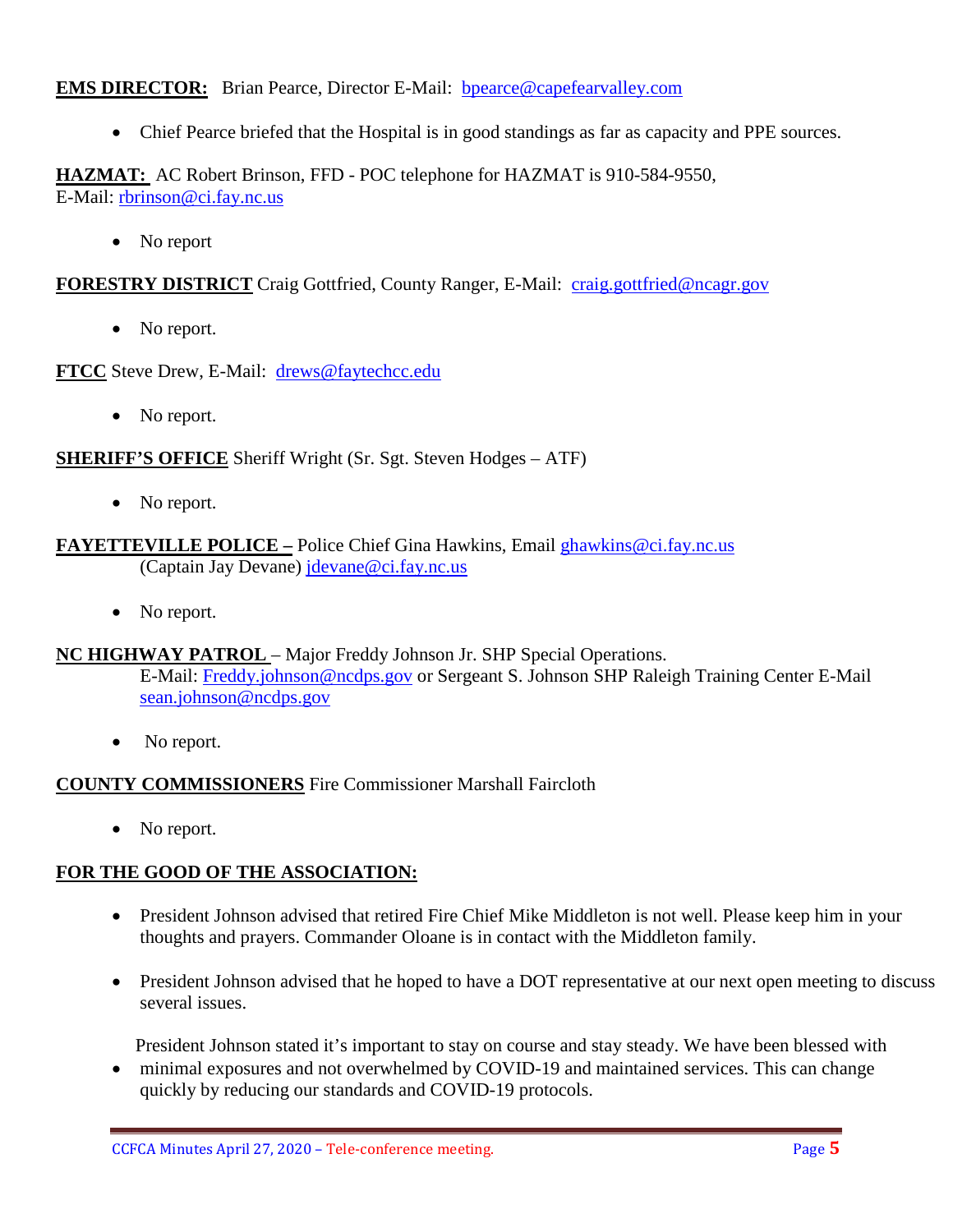**ADJOURNMENT:** A motion was made to adjourn by Assistant Chief Kevin Murphy and seconded by Chief Gary Brock. The meeting was adjourned at 2000 hours.

Respectfully Submitted By:

# *Freddy l. Johnson Sr. Mark A. Melvin*

Freddy L. Johnson Sr., CFO<br>
Fire Chief / President<br>
Fire Chief / Secretary

**Enclosures – 1.** 1 – April 2020 Roll Call

Fire Chief / Secretary